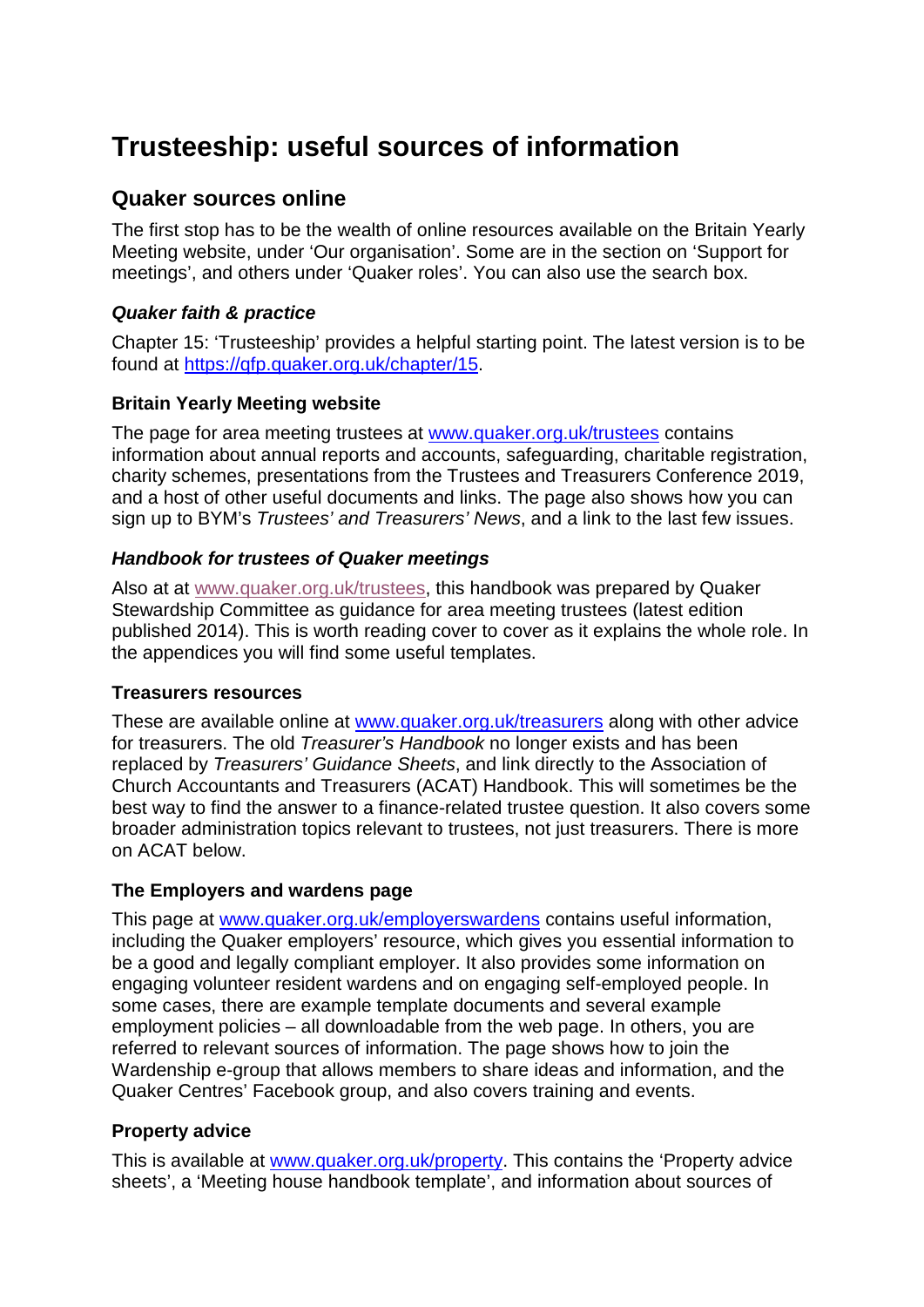funds for meeting houses. It also shows how to join the Property advice e-group which operates to support Friends involved in looking after meeting houses and other property held by Friends.

## **Other useful pages for trustees**

These include:

- 'Data safety' [www.quaker.org.uk/datasafety](http://www.quaker.org.uk/datasafety)
- 'Record keeping and archiving' [www.quaker.org.uk/records](http://www.quaker.org.uk/records)
- 'Safeguarding' [www.quaker.org.uk/safeguarding](http://www.quaker.org.uk/safeguarding)
- Safeguarding coordinators [www.quaker.org.uk/safeguardingcoordinators](http://www.quaker.org.uk/safeguardingcoordinators)
- Clerks [www.quaker.org.uk/clerks](http://www.quaker.org.uk/clerks)
- For some inspiration, see the 'Patterns and examples' section [www.quaker.org.uk/patterns](http://www.quaker.org.uk/patterns) with stories of which will inspire, inform and enable you to bring about your own changes.

## **Quakers to talk to**

If you cannot find what you need on line, you can use the following:

## **E-groups**

- Wardenship e-group join via the Employers and wardens page above
- Property advice e-group join via the Property advice page above
- Treasurers e-group join via the Treasurers page

#### **Trustees of neighbouring area meetings**

Other trustees are often happy to help, as they may have already found solutions – or you could co-operate on solutions.

## **Link Friends and Quaker Stewardship Committee (QSC)**

Each area meeting is linked to QSC through a Link Friend who can access many sources of information and can help with problems. They can offer support on the phone, by email or by visits, and can put you in touch with someone who can help if they cannot. You can find out who your Link Friend is by contacting Helen Griffith in Friends House on 020 7663 1161 or emailing [heleng@quaker.org.uk.](mailto:heleng@quaker.org.uk) You can find out more about QSC at [www.quaker.org.uk/qsc.](http://www.quaker.org.uk/qsc) It is helpful for QSC to build up experience about matters, large or small, that cause difficulty and no Friend should feel that a matter is inappropriate for seeking guidance. They also do useful things like checking your annual report and accounts meets the legal requirements (when you send them the checklist and a copy of the report).

## **Staff at Friends House**

If the sources above do not provide solutions, Britain Yearly Meeting staff are always willing to assist meetings over issues related to trusteeship, and Friends are encouraged to contact staff through the Recording Clerk's Office.

For general trustee queries contact Helen Griffith at [heleng@quaker.org.uk](mailto:heleng@quaker.org.uk) or 020 7663 1161.

For specific advice on a topic contact the relevant person in the contact box at the foot of each BYM webpage.